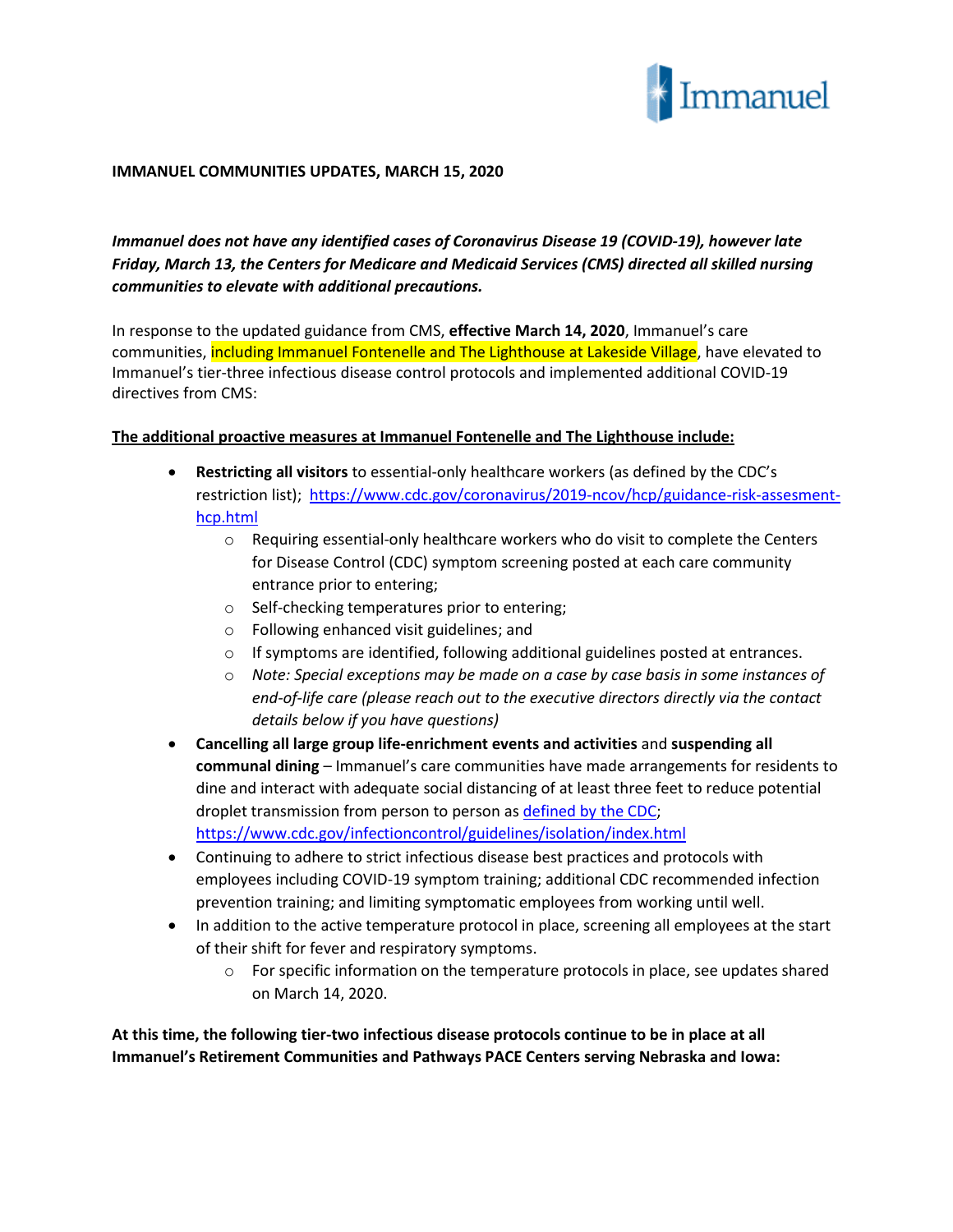

- Limiting visitors throughout Immanuel's care communities, retirement communities and Pathways PACE centers to essential only and requiring those who do visit to complete the Centers for Disease Control (CDC) symptom screening posted at each entrance prior to entering;
- Postponing large group events and activities in our communities and centers;
- Adhering to strict infectious disease best practices and protocols with employees including COVID-19 symptom training; additional CDC recommended infection prevention training; and limiting symptomatic employees from working until well; and
- Requiring all employees and essential visitors to self-check their temperature prior to entering all our care communities, retirement communities and Pathways PACE centers.
	- $\circ$  Thermometers with instructions have been placed at each of Immanuel's community and center external entrances.
	- $\circ$  Anyone entering (including: employees, residents and participants upon re-entrance to the community or center, essential visitors, new residents moving in and new participants joining the Immanuel Pathways PACE program) with a temperature of 100.0 Fahrenheit or higher are asked to not enter; or if they are a current resident, will be asked to self-quarantine and notify the community executive director.
- All key fobs issued to vendors and non-essential visitors have been temporarily deactivated until further notice in an effort to help further encourage all use of designated doors.

For additional information about COVID-19, please visit [CDC's coronavirus disease](https://www.cdc.gov/coronavirus/2019-ncov/index.html) information page. <https://www.cdc.gov/coronavirus/2019-ncov/index.html>

For family members, friends and vendors seeking additional information regarding your loved one or a specific circumstance we invite you to reach out to the executive director at that retirement or care community:

- Immanuel Village 402.415.2641
- Immanuel Courtyard 402.682.7173
- Immanuel Fontenelle 402.683.8929
- Arboretum Village 402.704.3626
- Pacific Springs Village 402.704.3543
- Lakeside Village 402.704.4871
- Lakeside Lofts 402.317.5994
- The Lighthouse 402.769.3540
- Trinity Village 402.704.8169
- Trinity Courtyard 402.512.8681
- The Landing at Williamsburg Village 402.413.7714
- Yankee Hill Village 402.218.4688
- Graceview Courtyard 712.201.5339
- The Shores at Pleasant Hill 515.303.3565